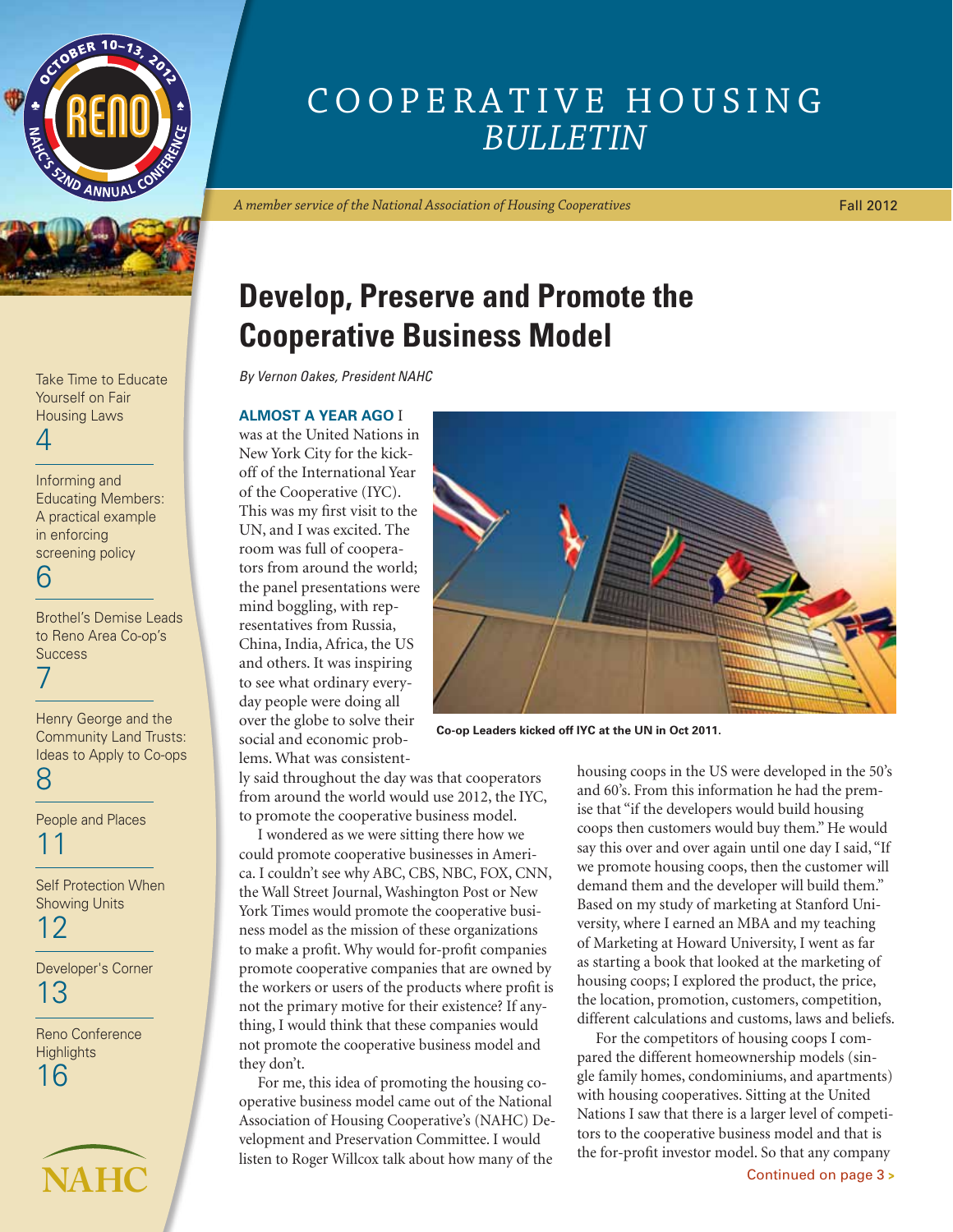#### Cooperative Housing *Bulletin*

PUBLISHER: National Association of Housing Cooperatives

PUBLICATIONS COMMITTEE

Chair and Editor: Roger Willcox willcoxr@juno.com Vice Chair and Editor: Douglas M. Kleine dougk@verizon.net Herbert H. Fisher HHFisherl@aol.com Anne Sackrison Anne.Sackrison@csi.coop Mark Shernicoff Mark@Shernicoff.com HollyJo Sparks hojosparks@gmail.com David J. Thompson dthompcoop@aol.com

Letters to the editor or the committee are welcome! Please send them to willcoxr@juno.com.

The *Cooperative Housing Bulletin* is devoted to matters of interest to a housing cooperative's member/ shareholders. All NAHC Associations and Members should advise their memberships on how to get and download CHBs when published.

The opinions expressed in this publication are those of the authors and not necessarily those of the Association. This publication is distributed with the understanding that the publisher is not engaged in rendering legal, accounting, or other professional services. If legal advice or other expert assistance is required, the services of a competent professional should be sought.

Acceptance of advertising by the *Cooperative Housing Bulletin* does not imply endorsement of the product or services advertised.

Address inquiries, manuscripts, news items and responses to the Editor at NAHC, 1 Park Street, Norwalk, CT 0685l, phone 203-838-5706, email willcoxr@juno.com. For reprint permission, advertisements and other business matters contact NAHC, 1444 I Street NW, Suite 700, Washington, DC 20005-6542, www.NAHC.coop.

© 2012 by the National Association of Housing Cooperatives **ISSN** 0097-9759



#### **About NAHC**

The National Association of Housing Cooperatives is a nonprofit national federation of housing cooperatives, other resident-owned or -controlled housing, professionals, organizations, and individuals interested in promoting cooperative housing communities. Incorporated in 1960, NAHC supports the nation's more than a million families living in cooperative housing by representing co-ops in Washington, DC, and providing education, service, and information to co-ops.

#### **Mission Statement**

 $\overline{2}$ 

NAHC's mission is to support and educate existing and new cooperative housing communities as the best and most economical form of homeownership.

## **NAHC Board of Directors 2011-2012**

| <b>Chairman</b>                |                    |               | <b>Ralph Marcus</b>    | Elected 2013                      |
|--------------------------------|--------------------|---------------|------------------------|-----------------------------------|
| <b>President</b>               |                    |               | <b>Vernon Oakes</b>    | Elected 2013                      |
| <b>Vice President</b>          |                    |               | <b>Gregory Carlson</b> | Appointed by<br><b>FNYHC 2012</b> |
| <b>Treasurer</b>               |                    |               | Linda Brockway         | Elected 2012                      |
| <b>Secretary</b>               |                    |               | Mark Shernicoff        | Appointed by<br><b>CNYC 2012</b>  |
| <b>NAHC President Emeritus</b> |                    | Roger Willcox |                        | Elected 2014                      |
| <b>Directors</b>               |                    |               |                        |                                   |
| <b>Tony Beck</b>               | Appointed by MAHC  |               | <b>Randall Pentiuk</b> | Appointed by MAHC                 |
| <b>Richard Berendson</b>       | Appointed by MAHC  |               | <b>Alfred Reynolds</b> | Elected 2012                      |
| Jackie Brown                   | Elected 2012       |               | Norma Robinson         | Appointed by CAHC                 |
| <b>William Eaton</b>           | Appointed by NJFHC |               | Mary Ann Rothman       | Appointed by CNYC                 |
| Fred Gibbs                     | Elected 2014       |               | Stephen Somuah         | Elected 2014                      |
| Wendy Harshaw                  | Elected 2013       |               | <b>Hope Turner</b>     | Elected 2013                      |
| Karen Harvey                   | Elected 2013       |               | <b>Billie Walker</b>   | Appointed by CSI                  |
| Annie Hill                     | Appointed by PAHC  |               | <b>Ruthie Wilder</b>   | Elected 2014                      |
| Charlotte Lann                 | Appointed by CSI   |               | Roger Willcox          | Elected 2014                      |
| Barbara Loatman                | Elected 2012       |               | Kimalee Williams       | Appointed by CHANE                |
| <b>Bill Magee</b>              | Elected 2012       |               |                        |                                   |
|                                |                    |               |                        |                                   |

#### **Member Associations**

| <b>CAHC</b>  | <b>California Association of Housing Cooperatives</b> |
|--------------|-------------------------------------------------------|
| <b>CHANE</b> | Cooperative Housing Association of New England        |
| <b>CNYC</b>  | Council of New York Cooperatives & Condominiums       |
| CSI          | <b>CSI Support and Development Services</b>           |
| <b>DVAHC</b> | Delaware Valley Association of Housing Cooperatives   |
| <b>FNYHC</b> | Federation of New York Housing Cooperatives           |
| <b>MAHC</b>  | Midwest Association of Housing Cooperatives           |
| <b>NJFHC</b> | New Jersey Federation of Housing Cooperatives         |
| <b>PAHC</b>  | Potomac Association of Housing Cooperatives           |
| <b>SAHC</b>  | Southeast Association of Housing Cooperatives         |

#### **NAHC Principal Committees and Chairs**

Audit Committee – Barbara Loatman Executive Committee – Ralph Marcus

Development & Preservation Committee – Vernon Oakes

Finance Committee – Linda Brockway

Governance and Strategic Planning Committee – Ralph Marcus and Mark Shernicoff, Co-Chairs

Government Relations Committee – Mary Ann Rothman

Member Services Committee – Linda Brockway

Mutual Marketing and Advocacy Committee – Anne Hill

Publications Committee – Roger Willcox

Public Relations

RCM Board of Governors – Gregory Carlson Website Committee – Gregory Carlson

See the NAHC website – www.NAHC.coop – for addresses of Associations and Committees.

#### **About Bostrom**

Bostrom Corp. is the professional services firm managing the National Association of Housing Cooperatives affairs. Mitch Dvorak serves as NAHC Executive Director.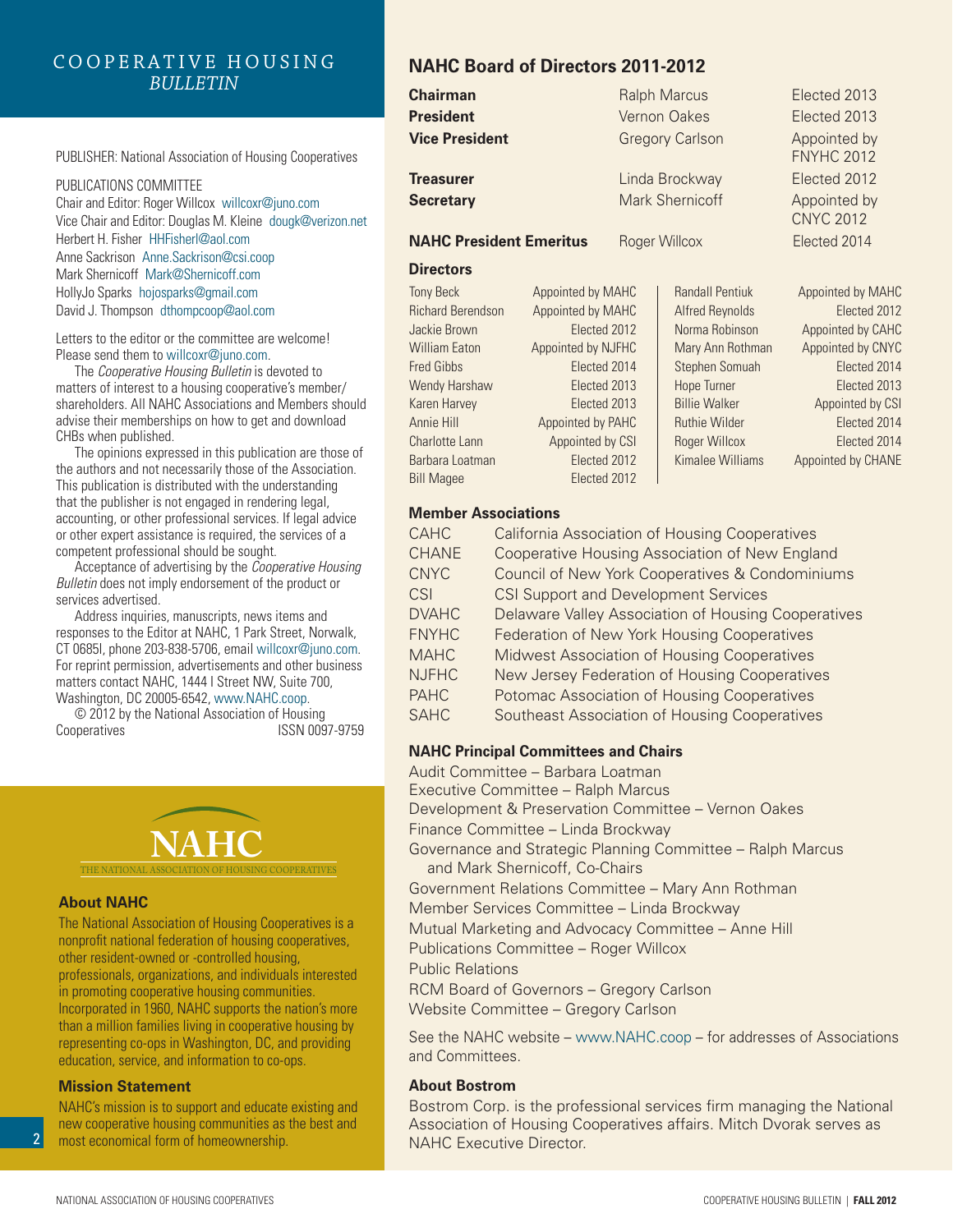that is for-profit is a competitor of the cooperative businesses. I further concluded that if we want to promote IYC then we, the cooperators, would have to find ways to do this, like social media, and not depend upon the for-profit media outlets.

The National Cooperative Business Association (NCBA) organized a White House briefing on cooperatives on May 4, 2012 where 150 cooperators attended. I went prepared to promote and did speak up to state the benefits of housing coops. I said that the National Cooperative Bank (NCB) funded an independent research company to compare HUD funded housing coops to HUD funded apartment buildings. This research found that there were fewer foreclosures for housing coops than apartment buildings and the "rent" for housing coops was lower than apartment buildings. Another research paper found that crime was lower in the housing coops and the owners in the housing coops were more interested in the community, and this pride in keeping the community up created social capital.

So at the White House briefing I posed the question: Why does the Department of Housing and Urban Development (HUD) put most, if not all of its resources in developing, preserving and studying apartment buildings? I did not get an answer but my hypothesis is: Most of the apartment buildings are owned by for profit and non-profit companies, and HUD knows how to interact with them. The forprofit organizations put pressure on Congress for programs that would give them money to build and own apartment buildings. They do provide a product (affordable housing) for consumers but these consumers don't have a say in the governance of the property nor are they incentivized to take pride in their communities.

When I asked Herb Fisher, a man who has been in the housing cooperative business in the US for a long time and whom I've come to respect a great deal, what he thought of this hypothesis, he said, "The basic concept of cooperation is the direct opposite of investment capital. It preaches cooperation and not the pretext of competition. It preaches use value not exploitive value. The cooperative process teaches democratic and self-reliant values which are antithetical to controlled political voting that has controlled this country. In the minds of the powers that be, "cooperation" is a revolutionary concept. It gives economic, ergo political power, to people.

In the 50s and 60s some people called it openly "socialistic" and "communistic". That attitude surfaced to some degree in the banks' opposition to credit union legislation a few years ago.

The problem is we do not have any cohesive organization with a single purpose to fight the battle. The time is ripe now for it. The nation is asking for an alternative to the investment capital operations that have been so disastrous not only in the decline of 2008 but for so many generations before (ever since Andrew Jackson lost the national bank battle)."

I request that all housing cooperators get involved in the IYC and promote your housing cooperative. I also ask that you will join at least one other co-op; this could be a credit union or food co-op or rural electric or… You could also buy products from a cooperative business, like Cabot Cheese, Ace Hardware, True Value Hardware, Land of Lakes and Nationwide Insurance. You can go to [www.coop](http://www.cooperatateusa.coop)[erativeusa.coop](http://www.cooperatateusa.coop) which is being developed by NCBA in partnership with Co-Operatives UK, to make it easier for consumers to learn about and locate coops so they can shop, bank and live cooperatively.

At NAHC we ask that you give us your email addresses so that we can send you information of what we are doing and what we need you to do. We plan to start a Facebook page and other social media so we can communicate with you and promote cooperatives. We also request that you come to our annual meetings in Reno this year (October 10-13) and Seattle next year so that we can share information, develop and preserve successful housing cooperatives and promote housing coops and other coops in America and the world. We need a strong voice to compete against for-profit organizations.

For additional information about what we are doing please see our web page at [www.NAHC.coop.](http://www.nahc.coop/)

 "Let's get together and act together. The time is now!" **chb**

*Vernon Oakes is the President of the National Association of Housing Cooperatives (NAHC) and serves on several committees. He taught at the University level for 11 years, worked in corporate America for 10 years and founded Oakes Management, Inc. in 1993 to provide quality property management. He obtained a Bachelor's degree in mathematics and chemistry from Bluefield State College, a Masters in mathematics from Penn State University and a Masters in Business Administration from Stanford University. Mr. Oakes holds a Registered Community Manager (RCM) designation from NAHC. Vernon will be copresenting a workshop entitled "What does good management look like" with Ken Odenheim at the October NAHC Conference in Reno. He will also moderate the Developers Forum.*



Vernon Oakes is the President of the NAHC and manages co-ops, including the one that he lives in.

3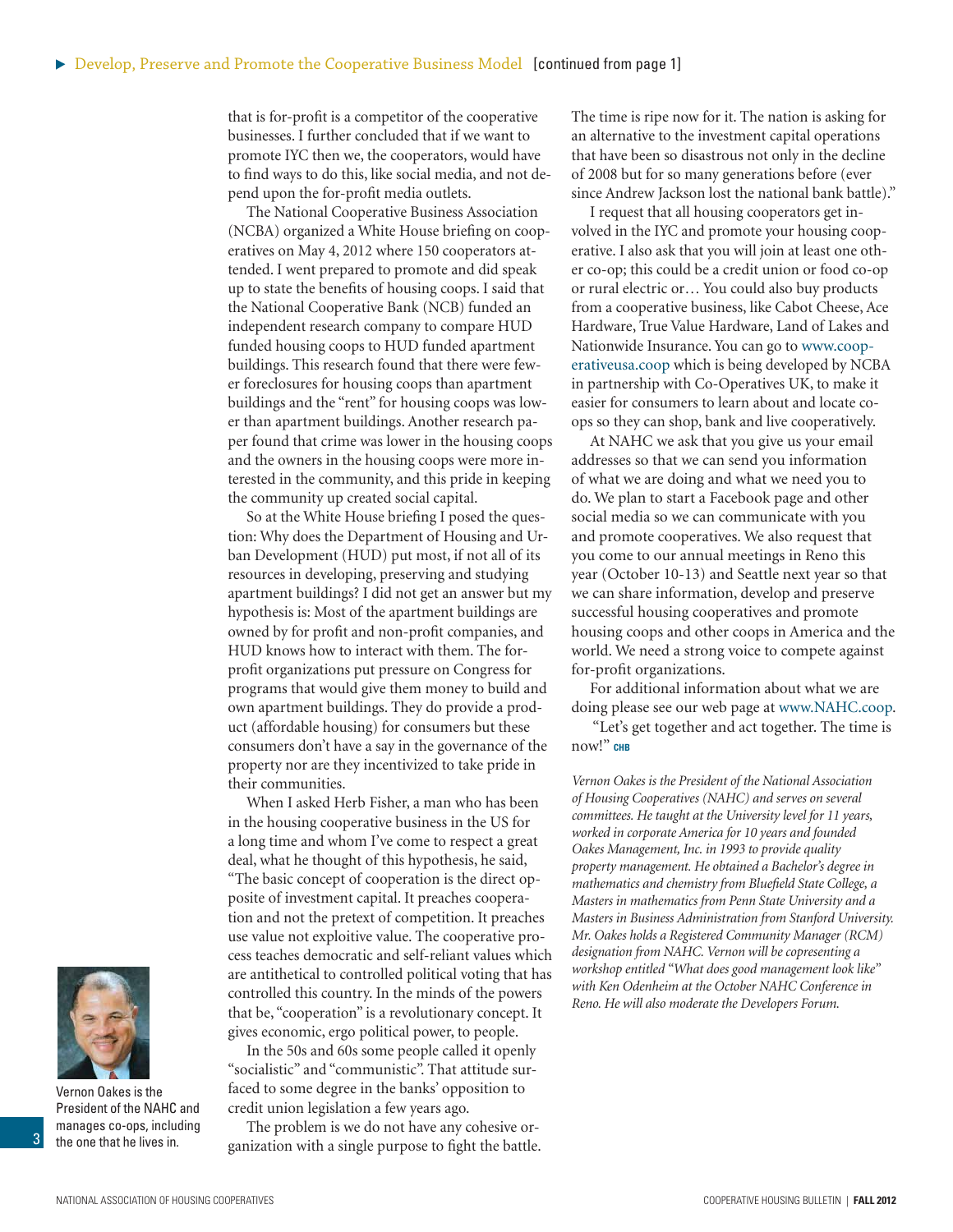# **Take Time to Educate Yourself on Fair Housing Laws**

*By Anne Sackrison*

Historically and statistically, particular groups of people have received unfavorable treatment when it comes to housing. They have been denied, harassed, given less favorable terms and conditions or experienced a lower level of service than other groups in their attempt to sell, purchase and rent housing. As a result, the Fair Housing Act was adopted to protect against illegal housing discrimination based on protected class status.

The seven federally protected classes are<br>race, color, national origin, religion, sex<br>familial status and disability. Many stat<br>and local iurisdictions have additional protect race, color, national origin, religion, sex, familial status and disability. Many states and local jurisdictions have additional protected classes, such as age, creed, sexual orientation, marital status, weight, height, source of income and military status.

In February 2012, HUD issued a final ruling giving equal access to housing in HUD programs regardless of actual or perceived sexual orientation, gender identity, or marital status. No owner or administrator of HUD-assisted or HUDinsured housing, approved lender in an FHA mortgage insurance program, nor any recipient or sub-recipient of HUD funds may inquire about the sexual orientation or gender identity of an applicant or occupant for the purpose of determining eligibility for the housing or otherwise making such housing available.

Discrimination is any action in which an individual or class of individuals in a specific protected class is treated differently than others who are not in that protected class, when the result of that action denies that individual or class of individuals equal access to or benefit of housing opportunity. Inadvertent discrimination is doing something for someone that you are not always willing or able to do for someone else. Fair housing laws do not mean protected classes get "special rights." Co-op procedures and policies should always pass the test: *What we do for one, we do for all. What we don't do for all, we don't do for any one.*

Last year, Congress appropriated \$30.6 million for fair housing enforcement and education. HUD has turned up the intensity of its housing discrimination enforcement by increasing funding, setting new regulations that make, even unintentional, discrimination illegal. There is

a national media campaign that is aggressively targeting the multifamily industry.

Fair housing laws affect co-ops in a number of ways as they cover every stage of the rental or sale process—advertising, screening, leasing, as well as tenancy.

#### **Some Advice for Co-ops**

- ▶ Require all who work in the sales or leasing offices to attend fair housing training;
- Require the co-op board to attend fair housing training;
- **•** Provide sensitivity training and remind members and staff that one of the best parts of cooperative living is the diversity that comes with it;
- Evaluate reasonable accommodation procedures and keep a log of requests/action taken;
- **Evaluate advertising;**
- Evaluate policies for tenant selection and application processing;
	- Do you always provide tours?
	- How do you answer email inquiries? Phone inquiries? Be consistent.
	- Have a policy for interviewing co-applicants. Are they always interviewed together or separately, whether married or not?
	- Never ask personal questions in the interview (only questions relating to the application, occupancy or terms of the lease are allowed).
- Never make exceptions (unless they are reasonable accommodations).

The bottom line is that whether you are an everyday co-op volunteer, a member of the interviewing/leasing committee, a co-op board member, or a property management team member, it is critical to educate yourself on fair





Anne Sackrison is National Operations Manager for CSI Support and Development. See footnote.

4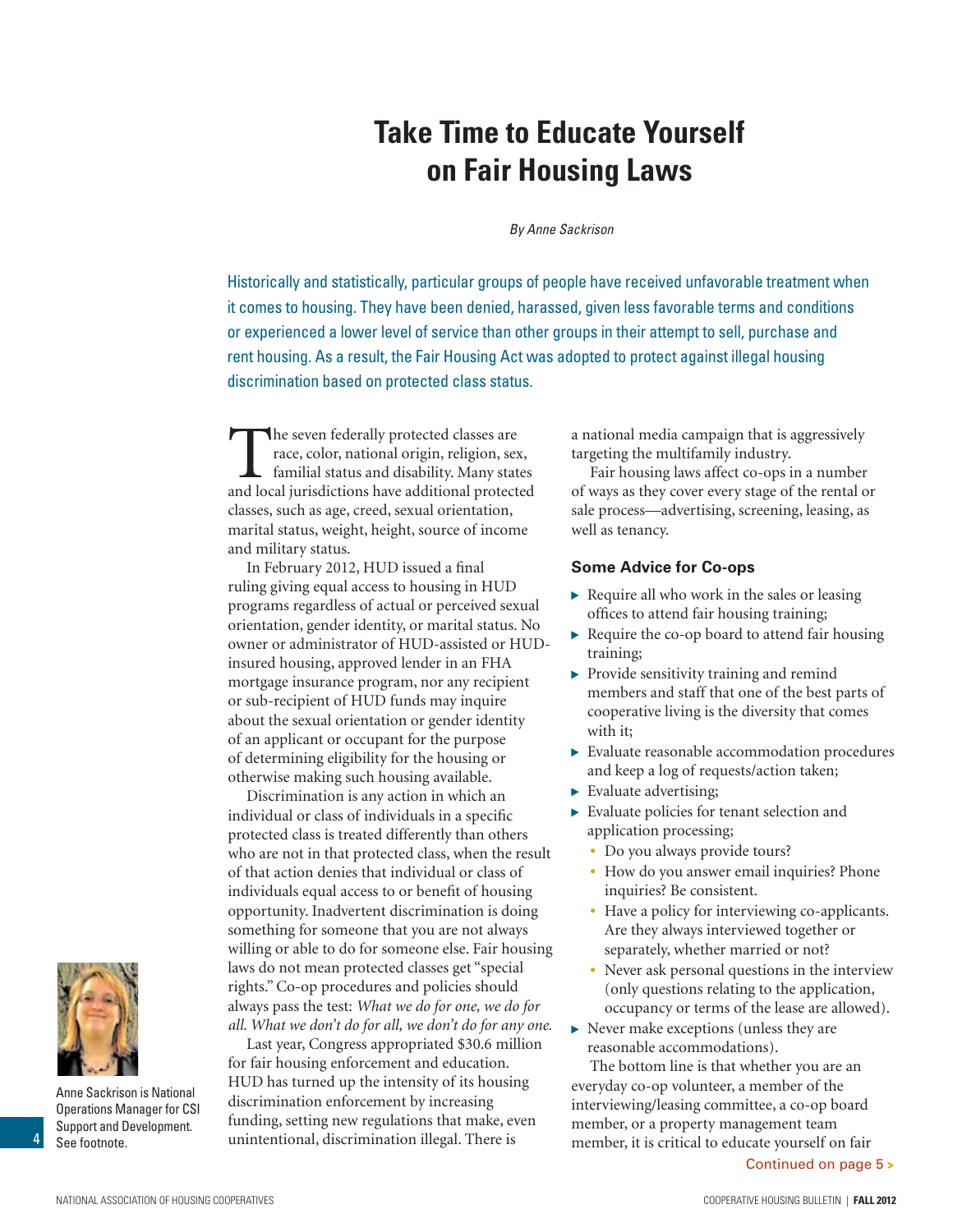housing laws and brush up on them at least annually. Not only is fair housing the right thing to do but complaints are costly to defend, even when the discrimination is based on perception and not blatant fair housing violations. Fair housing complaints can cost your co-op tens of thousands of dollars, countless hours of time, and loss of a good reputation. The best co-op defense for fair housing claims is a continuing education so that claims are minimal (or non-existent). CHB

*Anne Sackrison is National Operations Manager for CSI Support & Development (a resident/member controlled organization which utilizes a cooperative management system and engages its resident membership in decisionmaking at every level of its operations). Anne has been with CSI for 15 years and before that was an active member at Montie House Co-op in E. Lansing, MI for 4 years. Anne will be co-presenting a workshop on fair housing with Nancy Evans, CSI's General Manager, at the October NAHC conference in Reno. She is also presenting a marketing workshop.*

**Advertise** 

with

**NAHC** 

**DON'T BE LEFT** OUT...



NAHC has produced an online listing of all their professional members, but you have the chance to upgrade your listing and stand out from the crowd!

For more information contact Kelly Wixson, (202) 737-0797, kwixson@nahc.coop

#### **Examples of Discrimination**

- An overly restrictive occupancy policy discourages families with children
- ▶ Having stricter rules for someone who is from another country
- Requiring a qualified applicant to meet higher standards because of his color
- Evicting a disabled resident because she requires a reasonable accommodation for her disability
- Felling an applicant that a unit has already been rented once it is clear he is a member of a religion other than yours
- $\triangleright$  Retaliating against a resident who has filed a fair housing complaint
- **Denying an application because** children of the opposite sex might share the same bedroom
- A qualified gay man is refused an apartment because the landlord is afraid he will infect other residents with HIV/AIDs
- Asking someone the nature or severity of her disability because she is not in a wheelchair and is requesting a closer parking space
- $\blacktriangleright$  Refusing housing because you think an applicant can't "live independently" because she is 90 and seems to have a lot of medical issues
- $\blacktriangleright$  Refusing to translate critical documents in federally funded housing where more than 5% of your community is limited in English proficiency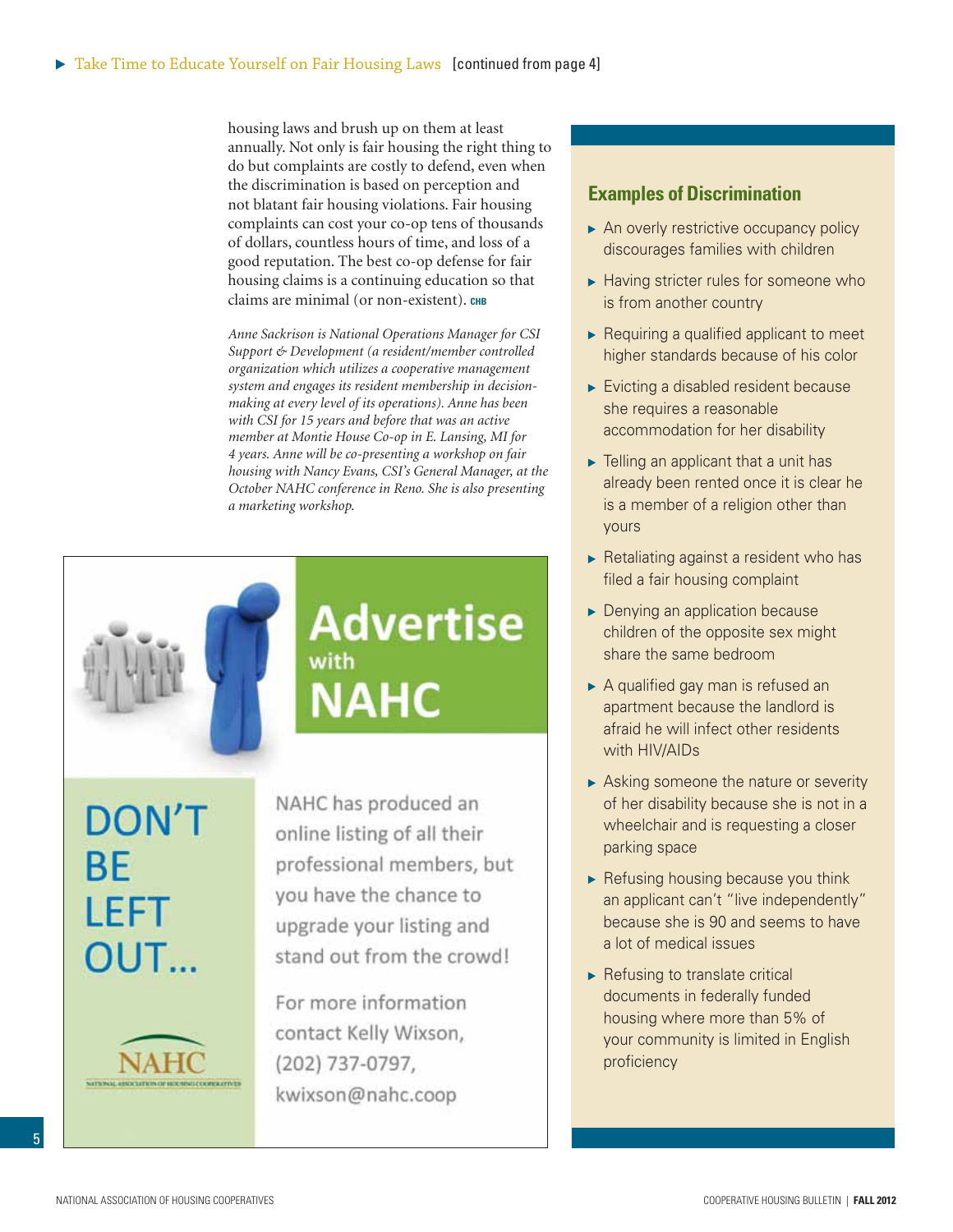#### which recently included this article.

National Association of Housing Cooperatives Cooperative Housing Bulletin | **Fall 2012**

of Nassau Gardens, a 204 unit limited equity co-op in Norwood, MA. She is also Editor of its newsletter

6

*repercussion of a recession is that kids move back in with parents and grandparents, boyfriends move in to save rent and other occupants double up. Co-ops need to be aggressive to stay on top of occupancy changes and be sure new occupants meet co-op standards. Here is how one co-op addressed the issue in its monthly newsletter.*

*Editor's note: One* 

## **Informing and Educating Members**  *A practical example in enforcing screening policy*

*By Margaret "Pegg" Mullinix*

Occupancy change is an area that, although we certainly publish a lot of documents with a great deal of information, we keep hearing the statement "I did not know about that." Obviously, we need to do more about sharing information and the members need to attend meetings and read the materials left at their front door. We do communicate internally between the Board and the staff, and perhaps because we know what we know, we neglect to spread that word.

F or instance, recently we interviewed a former resident as a roommate. This was a man who had grown up here but moved away for several years. Now that he was returning to his home for personal reasons, we informed the shareholder/parent that he would have to be screened as a Roommate. That was done and from that interview, we added two enthusiastic volunteers to our Building & Grounds Committee. However, the statement was made by the long-time shareholder that she read everything we send around but she was not aware of the Screening Policy for all residents. This was not the first time we had heard this statement, so this article is an effort to rectify that situation.

Several years ago we were faced with a couple of problems that indicated we needed to know who was residing on the property and if these non-shareholders met our requirements – requirements that were put in place years ago to protect the community. That's when we began contacting all shareholders regarding persons living in their unit who had not been screened. We had a couple of dissenters and a couple of people gave their notice because they knew they would not pass our muster. Overall, the cooperation was excellent and the shareholders and roommates agreed that it was important that we screen everyone residing on the property. Did we broadcast this effort? Apparently not well enough and that may be because we take our sworn duty of confidentiality very seriously and protect first and foremost the privacy of all residents. There are many things we cannot share with you – even when we find ourselves on the wrong end of accusations. We just have to take the Pegg Mullinix is President "slings and arrows" because we have sworn to protect out in the Non-Stockholder Agreement. CHB the privacy of everyone who lives here, works here, and everyone who applies for membership at Nassau Gardens. The Board of Directors walks a thin line when it comes to information regarding individuals, privacy, and our policies.

One of the ways we stay in touch with the members is through a survey. We have new members complete a survey form at closing. However, it has been a couple of years since we put out a survey to everyone and that is because we are in the process of streamlining the form. When we send out the next survey form it will contain the information pertaining to the individual shareholder to whom the survey is being sent. The survey will contain the information we have on file for each shareholder and roommate. The response will be simple because a signature will confirm that the data is correct. Any changes or corrections can be made on the form. The goal is to send out the new survey form at the beginning of 2013. That form should contain information on everyone who resides in the unit.

Again, if a member of your family wants to return home to Nassau Gardens, you must apply for roommate status for that family member before he or she moves in; the office staff will run a criminal check only; the Screening Committee will schedule an interview with the shareholder and a house check will be completed (just as we do for new member applicants). The Board of Directors will review the documentation and vote to approve or deny roommate status; the shareholder and roommate will be advised of the Board's decision in writing. If approved, both shareholder and roommate must sign a Non-Stockholder Agreement. If denied, the roommate applicant may not live at Nassau Gardens Cooperative. This same policy applies to all members who may wish to have a roommate. The shareholder(s) must reside with the roommate at all times; and if the member moves out, the roommate must move out as spelled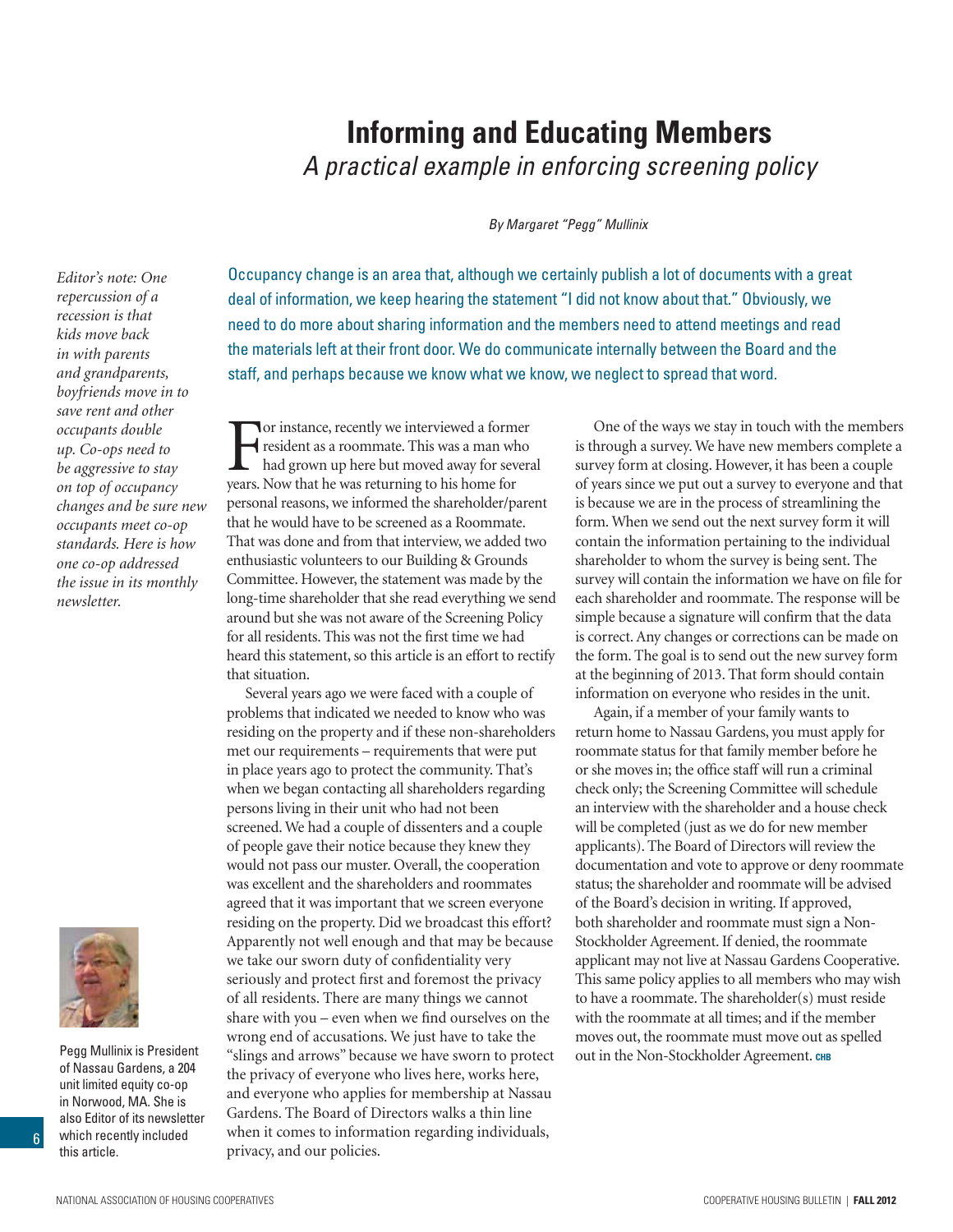### National Association of Housing Cooperatives Cooperative Housing Bulletin | **Fall 2012**

# **Brothel's Demise Leads to Reno Area Co-op's Success**

*By David J. Thompson*

"Love Ranch," which is a new movie about the Mustang Ranch, the first legal brothel in Nevada. Starring Helen Mirren as the Madam and Joe Pesci as her husband and business partner, takes place in the 1970's. "Love Ranch" is directed by award winning Taylor Hackford ("An Officer and a Gentleman" and "Ray") who is Ms. Mirren's real life husband. Along with covering the life of Joe and Sally Conforte and their bordello, there is mystery, murder, bankruptcy, tax evasion, Joe Conforte fleeing to Brazil and the closing of the brothel. Not exactly a family movie but certainly one to be included in a Helen Mirren Film Festival. All this happens in the dry desert, just eight miles away from the casino lights of Reno, Nevada.

**On December 25, 2002, the Nevada press announced that the IRS had given the residents a great Christmas present by transferring the park ownership from the IRS to the residents.**

Rowever, the demise of the Mustang<br>Ranch led to creation of a unique<br>housing cooperative in that same we<br>Storey County in Nevada Today the Lockwe Ranch led to creation of a unique housing cooperative in that same wild Storey County in Nevada. Today, the Lockwood Community Corporation is a thriving 56 acre cooperatively owned Mobile Home Park with 94 homes serving 180 residents. The co-op appears to be the only good thing to emerge from the brothel's colorful existence.

After buying Mustang Ranch in 1967, Joe Conforte set out to gain political control over sparsely populated Storey County. There were 571 people living in Storey County in 1960 with only about 50% eligible to vote. The Conforte's built a mobile home park which served as home to many of the new Mustang Ranch employees. Joe was also interested in providing favorably priced housing to various other well placed locals. The Wiki describes the Lockwood Mobile Home Park, "The Confortes gained political influence in Storey County (by renting out cheap trailers and telling the renters how to vote) and persuaded county officials to pass a brothel-licensing ordinance, which came into effect in 1971. Voters seemed continually grateful for Joe's largesse by electing county officials who were supportive of the Conforte's bordello based enterprises. In Storey County, the Conforte's mobile home park had all the political trappings of a Chicago precinct under the first Mayor Daley.

For decades, federal agencies pursued wrongdoings at Mustang Ranch but with minimal success. However, after losing a tax fraud case in 1990, Joe fled to Brazil where he still lives in self exile. Under an assumed name, Joe took back ownership of the ranch. Finally, in 1999, the US Justice Department convicted the owners of

Mustang Ranch on federal fraud and racketeering charges. The Justice Department and the Internal Revenue Service (IRS) took over all of the assets of Joe and Sally Conforte, including the Mustang Ranch. The IRSthen auctioned off the their assets, including the brothel. Some of the ranch's fixtures were actually sold on eBay.

As a result, life at the Lockwood Mobile Home Park changed drastically after 1999. When the IRS auctioned off the Mustang Ranch, the new owners moved it to another part of Storey County. Many people living in the mobile home park lost their jobs and others figured the park would close down or be sold and they would lose their homes.

In 2002, the low income residents banded together to obtain help from a number of nonprofits led by Eileen Piekarz with Rural Community Assistance Corporation. Together they came up with a plan to buy the mobile home park as a co-op. The residents then began negotiating with the Justice Department and the IRS. It took three long years to get all the various governmental approvals but by 2005 the signatures were all in place.

The deal the residents made with the IRS was very favorable and allowed space rents to be set at about \$100 per month. The share needed from the residents to buy the park was \$1,600 each. However, the co-op did have to agree to fund the million dollar cost of upgrading the water and sewer system.

On December 25, 2002, the Nevada press announced that the IRS had given the residents a great Christmas present by transferring the park ownership from the IRS to the residents. The park was now completely independent and more importantly independent of the Mustang Ranch.



See footnote.

President of Twin Pines Cooperative Foundation.

7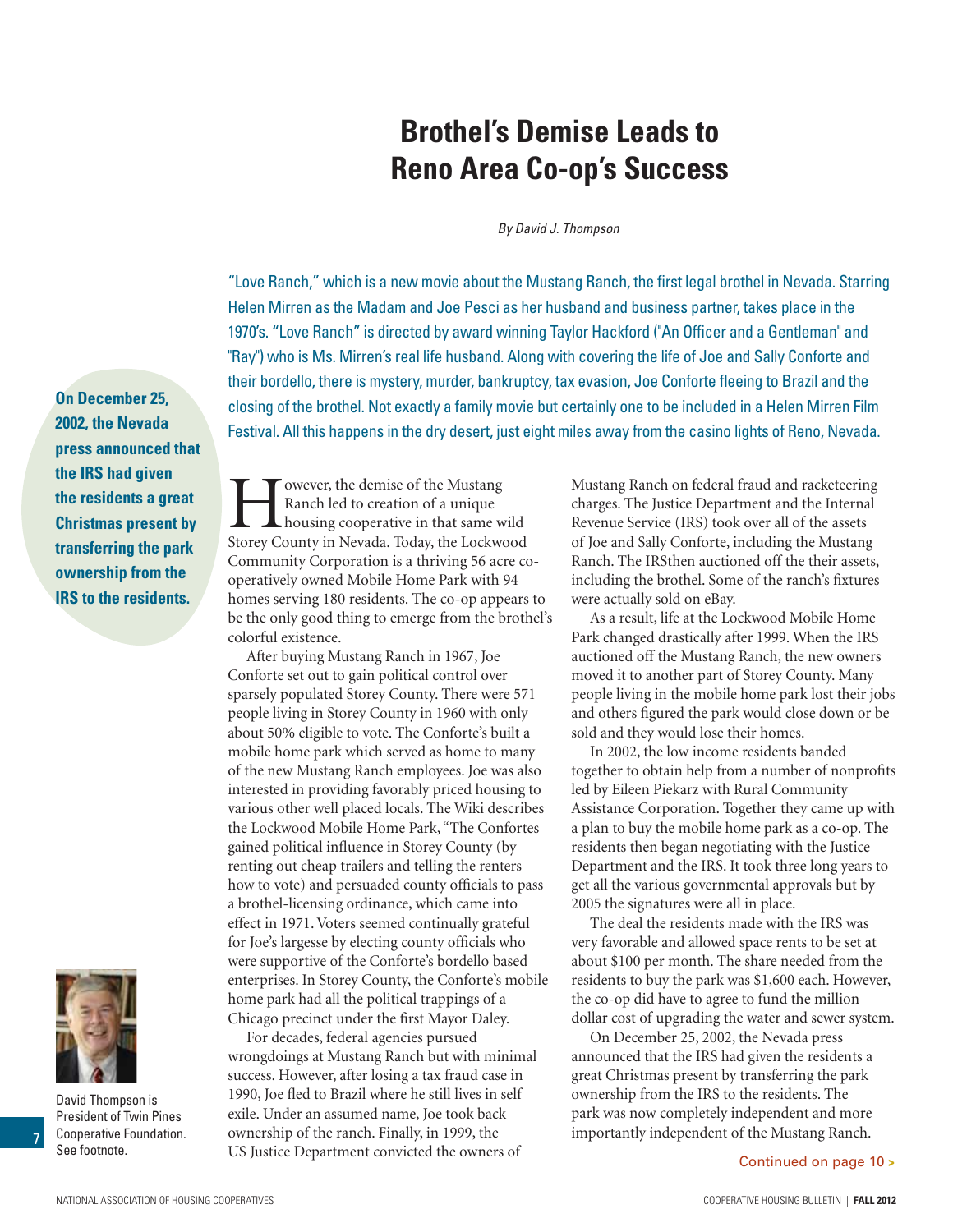## **Henry George and the Community Land Trusts**  *Ideas to Apply to Co-ops*

*By Joel David Welty 1927-2012*

When you own land, people sometimes think it is simple, like owning a chair, a table or a ticket to Boston. They're wrong. Land ownership has changed over time, and there are the models of tenure like co-ops and community land trusts that change it further, to everyone's advantage.

Then a Dutchman gave a Native American trinkets worth \$24 for the island of Manhattan, there was not a clear and understood meeting of their minds. The Dutchman was thinking, "I have just obtained exclusive right to use this land, to grow crops on it and build houses and barns. I can put up fences to keep bears, deer, rabbits and others out." While, the Manhattan tribe had no such thoughts.

In that culture's mind, owning a piece of land was a silly notion, just as silly as owning sunshine, wind, rain or a piece of ocean. The Native American was thinking, "By accepting this gift of silly trinkets, I have made good friends for my tribe. They give me this gift to show their willingness to stand with us against such tribes as may wish to attack us. It is good to become close to such people as the Dutch."

The tribe's disappointment and the Dutchman's bafflement at how the deal worked out is part of the sad history of our peoples.

In ancient Roman times, land was owned, at first, in small holdings, generally by families who grew their own food. As Romans began trading over larger territories, land came to be owned by aristocrats whose wealth was based upon the grains, vegetables and fruits of the land sold to people increasingly living in urban areas. More and more, "ownership" of land was detached from those who actually worked the land; the Romans used slaves and prisoners of war for cheap labor. Wealth in those days was based upon hereditary and aristocratic powers dominating people who were kept in line by the sword and the lash.

The present day system of land tenure in our part of the world was established by William the Conqueror in 1066, when he took possession of all the land in England, and then began doling it out to those barons and lords who promised loyalty to him and military service when required. Sometimes, in order to preserve the hereditary nobility, the

sovereign's grant was limited so only your heirs could become owners when you died; that was called "fee tail." A grant of real estate to you without any such restrictions was called "fee simple," and that is the term we use today for our usual meaning of ownership.

But there are problems with our usual meaning of ownership. For one of the most serious problems, it is common to talk about your home as an "investment," rather than simply the place where you and your family live. It is possible, several millions of us have discovered, for one to borrow against the value of one's home to get cash one can gamble with in the stock market or at the race track. This irresponsible behavior was encouraged by the banks, who found a great way to make big money from the rising market values of homes. Now millions of people have lost their homes—or are about to lose them—as market values come crashing back down. Today's "depression" is largely caused by such disasters.

Henry George (1839 - 1897) was disturbed by this interaction of conquest, power and land, which he blamed for the increase of poverty just as some were getting obscenely rich. George maintained that the land belongs of right to all the people like air, sunshine and water. This right cannot be alienated by any group of powerful lords. Morally, you cannot own land any more than you can own the air or sunshine. However, it is necessary for individuals to occupy and use land in order for it to be productive. You can't divide the land into equal shares, and would not want to. Instead, Henry George said, land should be divided for private use into parcels among those who will pay the highest rent or tax for the use of each parcel, which would capture appreciation. Then the rent of the land, exclusive of all structures on it, should be used for the equal benefit of the whole community. As rent is always more than sufficient to defray all necessary

Continued on page 9 **>**

*away. We publish this most recent thinking of his as an example of the passion he never lost and the continuity he saw of concepts of 150 years ago and the innovations in housing and community development today. For more information on his life see page 10.*

*Joel recently passed*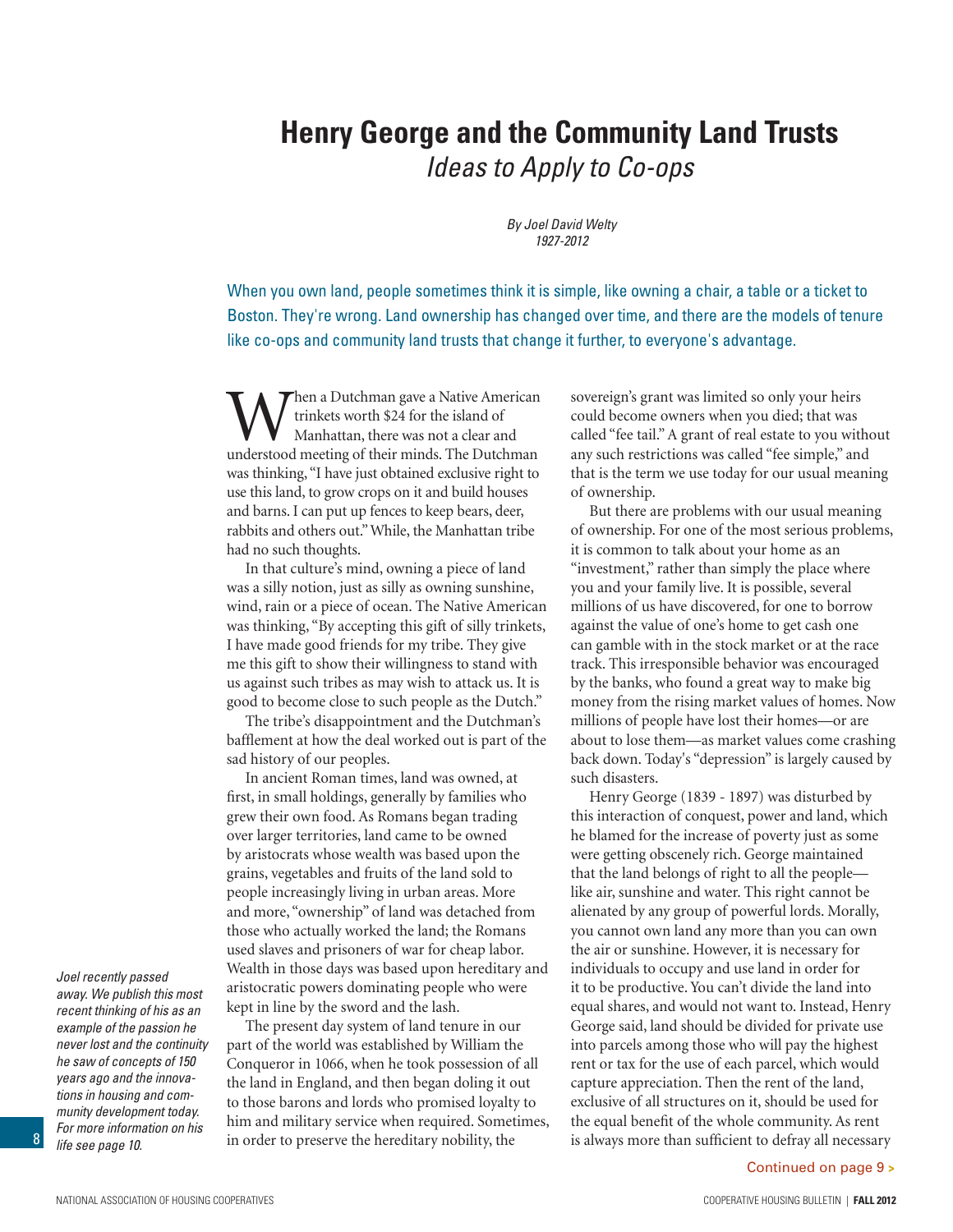expenses of government, those expenses should be met by a tax upon rent alone, to be brought about by the gradual abolition of all other taxes. Landlords could be left in undisturbed possession and with nominal ownership of the land, with a sufficient margin over the tax to induce them to collect their rents and pay the tax.

This was the "single tax system" George advocated in *"Progress and Poverty,"* published in 1897. The book was immensely popular and many demanded that the single tax system be implemented.

It was not to be, but no doubt it did stimulate some similar programs, such as Republican President Teddy Roosevelt's great expansion of the federally owned park system. And the many state parks which imitated Teddy. In other countries, George's ideas inspired the Garden Cities of England and the development of Australia's capitol city, Canberra, where all of the underlying land was originally owned by a public authority. In these cases, speculation was

impeded and land gains were captured for the benefit of the larger community not by taxation but by tenure. Community ownership of the land replaced George's mechanism of community confiscation of the gains in the land's value.

Housing co-ops picked up some of the ideas George expressed. In housing co-ops, the land belongs to everyone in the co-op, not to individual members, and there is no temptation to speculate in the increased market value of housing. As a result, housing co-ops' members do not gamble with their homes and have not suffered the severe losses suffered by fee simple owners who were encouraged to borrow against their homes' market value.

Many co-ops go further and restrict the members' powers to make a profit in selling their memberships upon move-out. These restrictions have been enforced for FHA co-ops by the regulatory agreements, most of which have now expired as their mortgages have been paid off.



#### **JOEL DAVID WELTY • 1927 – 2012**

In 1960 when FCH needed someone to organize a housing coop to buy 108 rental townhouses in Royal Oak, Michigan, Fred Thornthwaite recommended a young co-op enthusiast on his staff – Joel Welty. With a minimum of help, Joel organized Woodward Heights,

the first of more than 80 housing co-ops FCH helped create in Michigan.

Over the next ten years, Joel did everything FCH asked him to do, and more. He was a first class co-op organizer, educator, maintenance supervisor and ambassador. He trained new staff members. He wrote a Member's Manual and a Board Members' Manual which FCH printed and reprinted in numerous times.

He also helped organize the Michigan Association of Housing Co-ops and was for many years an active member of both NAHC and Michigan co-op organizations. In 1999, he was awarded NAHC's highest award, the Jerry Voorhis award for lifetime achievement. in cooperative housing. In later years he wrote hundreds of articles for large and small publications on all kinds of co-op related ideas, procedures and concerns. Dozens of them were published by NAHC and related organizations. He wrote *Welty's Rules of Order* on how to run co-op housing board meetings and a 600 page novel, *Sylveron*, in 1987 about an earth sheltered co-op community he hoped to create, presenting his thoughts as to what it and America would be like in 2007. He self-published a half dozen more co-op based novels using Amazon's CreateSpace publishing system now being used by NAHC's Publication's Committee.

Joel married Ellie in 1952. He is survived by Ellie and their daughter Stephanie.

*—Roger Willcox* 

Some of us feel this loss of affordable homes to the market is bad news, and some co-ops have voluntarily kept those restrictions in force even though not compelled to do so by law.

College housing co-ops take this principle one step further; when a member of a college housing dorm graduates and leaves, he/she takes none of that increase in equity. This 'group equity' strategy guarantees that good dormitory housing remains available in the co-op for the next generation of students.

My first experience in housing co-ops was as a student in Oberlin College, one of the groups of students organizing the first two co-ops on that campus: Pyle Inn Coop and Gray Gables Co-op. In those cases, we leased the buildings from the college itself, eliminating any increase at all. Later, the college tore down both houses, so I don't suppose they benefited from any equity increase either.

A co-op focuses upon providing the best housing possible, but without considering it an "investment" with which you can gamble. Everyone benefits from the co-op's existence, and enjoys, too, the social atmosphere of a democratically operated cooperative. We are gaining the advantages of sharing the ownership land values which Henry George was aiming at. We think he'd be pleased.

An innovative model of tenure even closer to George's plan is the Community Land Trust (CLT), the modern prototype for which was established in 1969 near Albany GA, as an outgrowth of the southern Civil Rights Movement. This new form of land tenure was slow to catch on, but it received a major boost in 1992, when a definition of the CLT was incorporated into federal law, making it easier for cities and states to invest discretionary federal funds like CDBG and HOME in the affordable homes being developed by CLTs. The federal definition described the CLT as an organization (sponsored by a non-profit) that—

- **A**] **acquires parcels of land**, held in perpetuity, primarily for conveyance under long-term ground leases; and
- **B**] **transfers ownership** of any structural improvements located on such leased parcels to the lessees; and

Continued on page 10 **>**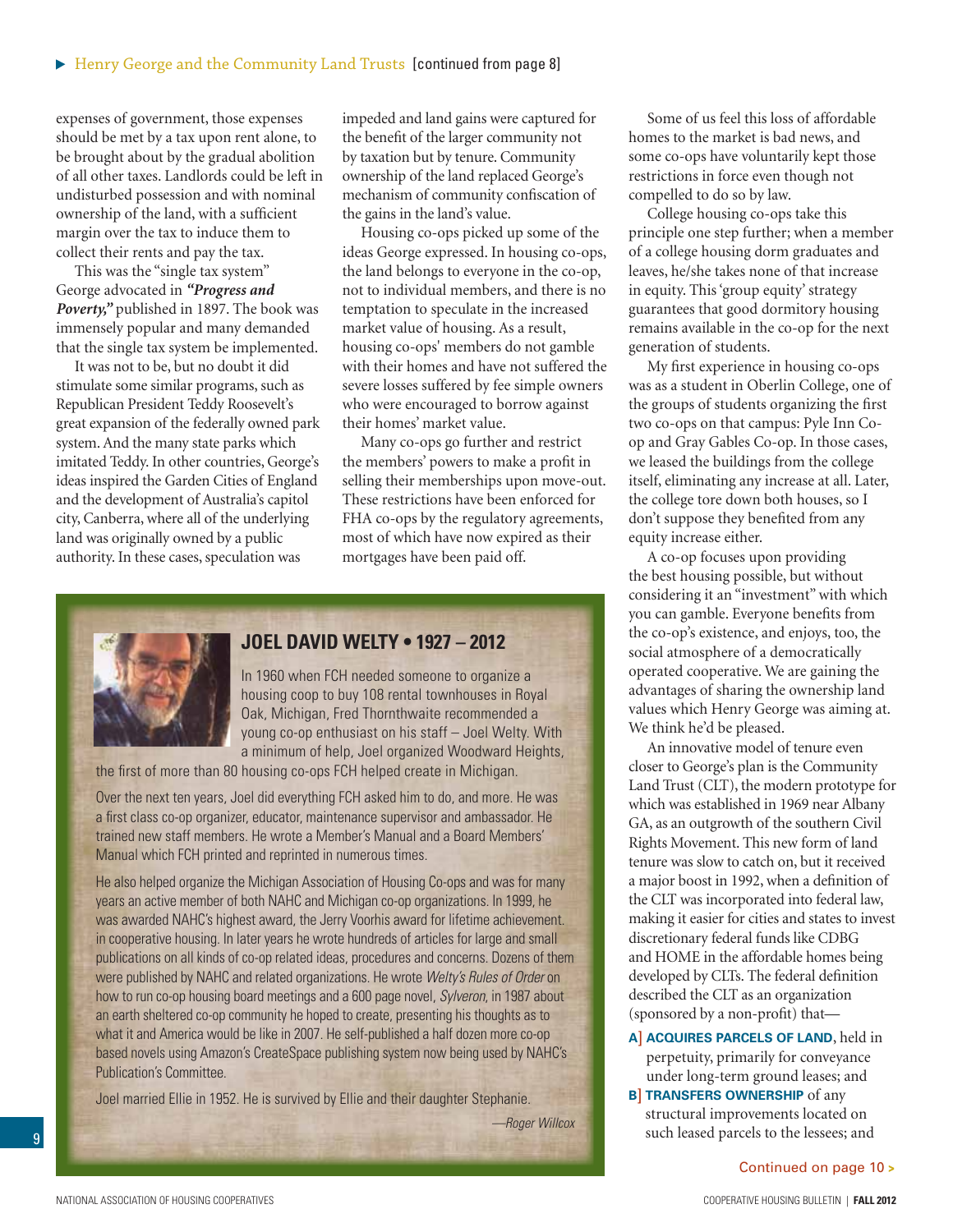- **C**] **retains a preemptive option** to purchase any such structural improvement at a price determined by formula that is designed to ensure that the improvement remains affordable to lowand moderate-income families in perpetuity; and
- **D**] WHOSE CORPORATE MEMBERSHIP is open to any adult resident of a particular geographic area specified in the bylaws of the organization; and whose board of directors—
	- **1 >** Includes a majority of members who are elected by the corporate membership; and
	- **2 >** Is composed of equal numbers of (i) Lessees of that land trust, and (ii) Corporate members who are not lessees, and (iii) Any other category of persons described in the bylaws of the organization.

A community land trust structured this way permanently removes land from the speculative market and takes both land and residential structures out of the boom-and-bust cycle. Speculators cannot "flip" ownership of such houses for the purpose of making a killing off inflation.

Land so bound will forever be used for residences, or whatever purposes the democratically elected trustees agree to, but not for greedy profiteering. It is the latest expression of George's wish to see land used to meet people's needs instead of being a mere chip in an outdoor

casino. The growth of community land trusts, which currently number over 260 across 46 different states, could stabilize the housing market and protect families from becoming the playthings of wild-eyed gamblers.

Each community land trust has a formula by which the permitted resale price gained by a departing member is calculated, limiting the profits of the departing homeowner in order to keep the home affordable for the next low-income or moderate-income homebuyer.

Of all the ways in which we can prevent greedy speculation in housing values by profiteers, I like to feel that Henry George was quite content with our way of placing the earth's land at the service of people, whether through co-op ownership or CLT ownership. In some cases, these alternative models of land and housing tenure have been combined, with a CLT owning the land and leasing it to a limited equity cooperative, which owns and operates the building(s). Examples of this CLT-LEC hybrid can be found in New York City, Burlington VT, Berkeley CA, and Boston MA. This is yet another way that we housing co-op folk can stabilize affordable housing for the benefit of our members and help to fulfill Henry George's idea of using land to benefit all, not just to enrich a handful of speculators. CHB

#### **Example 3 Brothel's Demise leads to Reno Area Co-op's Success [continued from page 7]**

Lockwood Community Corporation is a cooperative organization that now owns the entire 56 acre park and all its' infrastructure, roads, sewers, etc. Just as before, the households still own their own homes. The Lockwood Community Corporation is now run by a five person board elected on a one vote one member basis by the 94 households in the park.

With the stability of a resident owned co-op, Lockwood has become very popular. Turnover at the park is about 5% annually which is only four or five homes per year. There is a long waiting list of households who want to live there.

Dan Bogden, the US Attorney who prosecuted the case, told the press, "This action benefits the

citizens of Nevada and is a fine example of what can be accomplished when private interests and the federal government work hand in hand for the betterment of society."

It just might be the first co-op created by the IRS. But given the co-op's success let's hope it is not the last. CHB

*David J. Thompson is also Co-partner with Neighborhood Partners, LLC, a firm that specializes in developing cooperatives, mutual housing and similar affordable housing. He is the author of* Weavers of Dreams: Founders of the Modern Cooperative Movement*, published to commemorate the 150th anniversary of the Rochdale Pioneers and the origins of the cooperative movement.*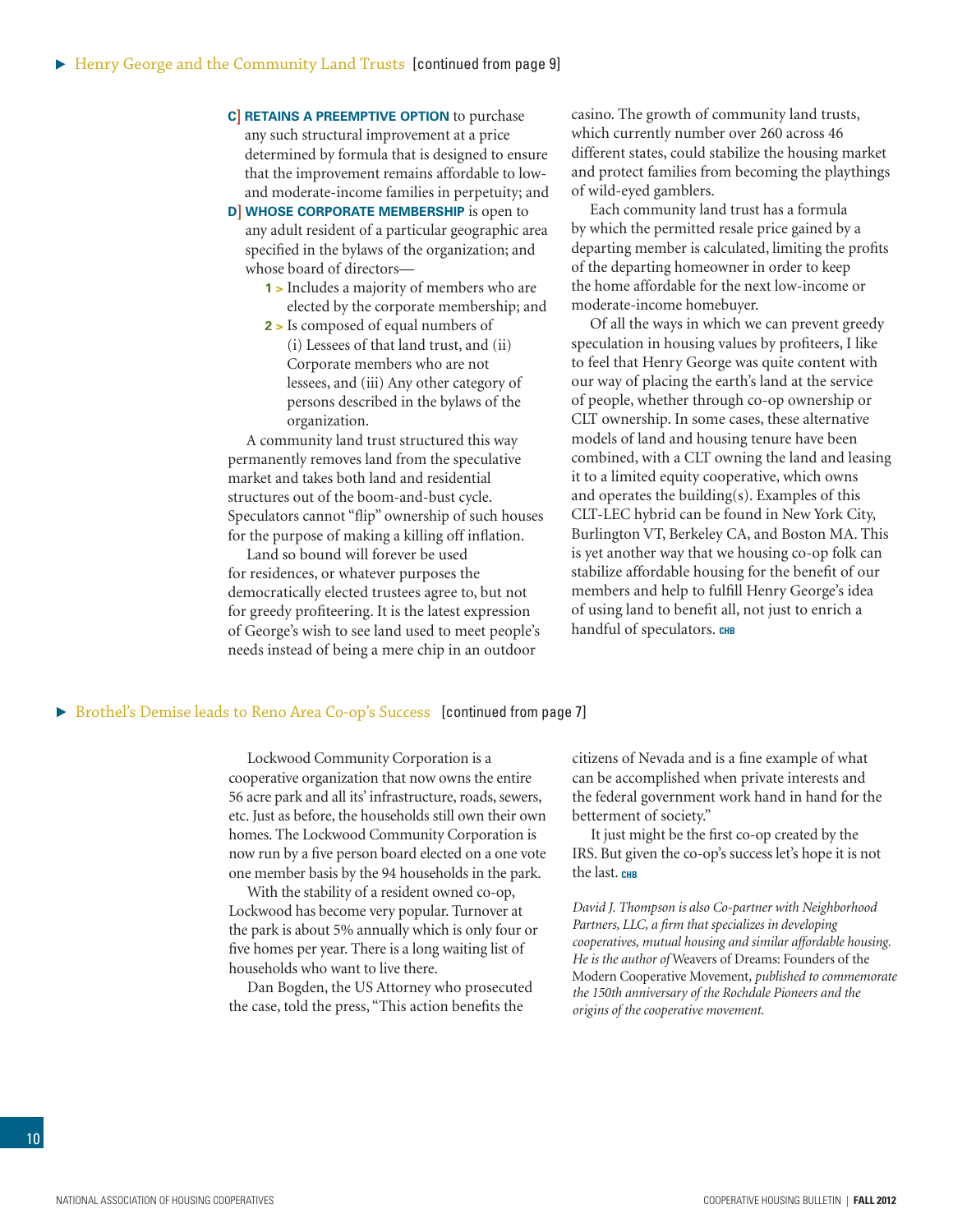#### **Cnyc Cooperative Educational Programs**

**Education is a very important part** of the mission of the Council of New York Cooperatives & Condominiums (CNYC). Throughout the year, CNYC runs evening classes for its members helping them deal with basic responsibilities of running their buildings and with issues that arise – new laws to follow, new forms to file, new procedures to follow. Every year, in November, CNYC holds a big all day Housing Conference, bringing together board members and prospective board members from hundreds of cooperatives and condominiums for a day of learning. NAHC members are invited to attend this Conference at member rates, and, over the years, a number of NAHC members have accepted this invitation. This year's Conference has 74 classes taught by 103 distinguished speakers. The Conference brochure can be found on the CNYC website at [www.CNYC.coop.](http://www.CNYC.coop.)

Over the years, CNYC has learned that its mission to educate extends far beyond helping its members learn how to run their buildings. CNYC spends time trying to help government officials understand how cooperatives function: that board members are shareholders who volunteer their time and take on the often challenging task of running the building or complex of buildings that is their home, that the requirements imposed upon a cooperative become the direct responsibility of the members. When the modifications are very costly, the cooperative may have to raise its fees to a point where some members may no longer be able to afford to live there. CNYC spends time trying to help judges and court officers to understand the nature of cooperatives, that it isn't a landlord who lives elsewhere and owns the building as a business venture that is bringing a resident to court for failure to make monthly payments, rather it is the governing body of the community where that individual had chosen to live and whose rules and regulations they had agreed to follow. And CNYC spends time making law makers aware that it is important to consider the financial impact of the laws that they pass.

CNYC is often successful in these educational endeavors, but it is most effective when its members help to make the case. When the members of a cooperative invite local officials to their annual meeting or to a social event at the cooperative, the official gets to see first hand how this community functions. When members place calls to their lawmakers – perhaps to support a measure or to perhaps to point out the flaws in a proposed law or regulations – their voices resonate loud and clear. And when members of the cooperative make it a point to question all candidates about cooperatives and ask where they stand on pending issues affecting cooperatives, this will make a strong impression. Once elected, the candidate may well remember these conversations, particularly if your cooperatives writes to congratulate the newly elected official with a reminder about the issue. Lets push to have more and more cooperatives and their members take an active part in educating the world about housing cooperatives.

> *Mary Ann Rothman, Executive Director, CNYC - Council of New York Cooperatives*

#### **Chicago Celebrates IYOC**

**The Chicago sponsoring cooperatives** and supporter vendors are coming together on September 29 to celebrate the International Year of the Cooperative under the banner of "We Are One".

The event will feature radio disc jockey Herb Kent, videos of local and international cooperation, local dignitaries and the 50 years of success of Chicagoland's housing cooperatives. It is being held on the Illinois Institute of Technology Campus. The event's basic budget has been met by contributions from sponsoring cooperatives.

A cooperator's planning committee has been meeting every other week to ensure the success of the event.

The event is organized by the Center for Cooperative Housing Development, a not for profit created in 2012 with its principal organizers NAHC members, Terry Edlin, Inner City Underwriting Company, Charles Daas and Herbert H. Fisher Law Office, P.C. Amongst the most consistent cooperator organizers have been Shirley Hardiman, President of Neighborhood Commons Cooperative and Joanne Kenner, President of London Towne Houses Cooperative, both NAHC members.

On October 1st Herb Fisher Reported: "We had our successful IYOC 'We Are One' celebrating 50 years of quiet success celebration party Saturday night. We had 220 housing cooperators present (not just board members) together with vendors who partied their hearts, ate well and had a good time. They went away raving about it and sending back emails yesterday with one saying "can't wait until next year" like this was already an annual event.

This was a first time experience here in Chicago where housing cooperators got off their butts, went out into the community and mingled with other housing cooperatives ranging in size from 8 to 803. Fabulous."

#### **Co-op Executive Accepts Temporary White House Assignment**

**Annie Donovan**, former Chief Operating Officer of NCB Capital Impact, has accepted a temporary assignment to serve as Senior Policy Advisor at the White House where she will work to support the development and implementation of social innovation policies related to community and environmental finance, capital markets, and new financial instruments. In this role, Ms. Donovan will



use her understanding of community finance, capital markets and financial innovation to work on issues related to development and implementation of the Obama Administration's social innovation policies. She will closely coordinate with the Office of Social Innovation and Civic Participation in the Domestic Policy Council and actively engage with federal agencies such as the EPA; the Departments of Energy, Education, HUD, Interior and Treasury; and the Small Business Administration, among others.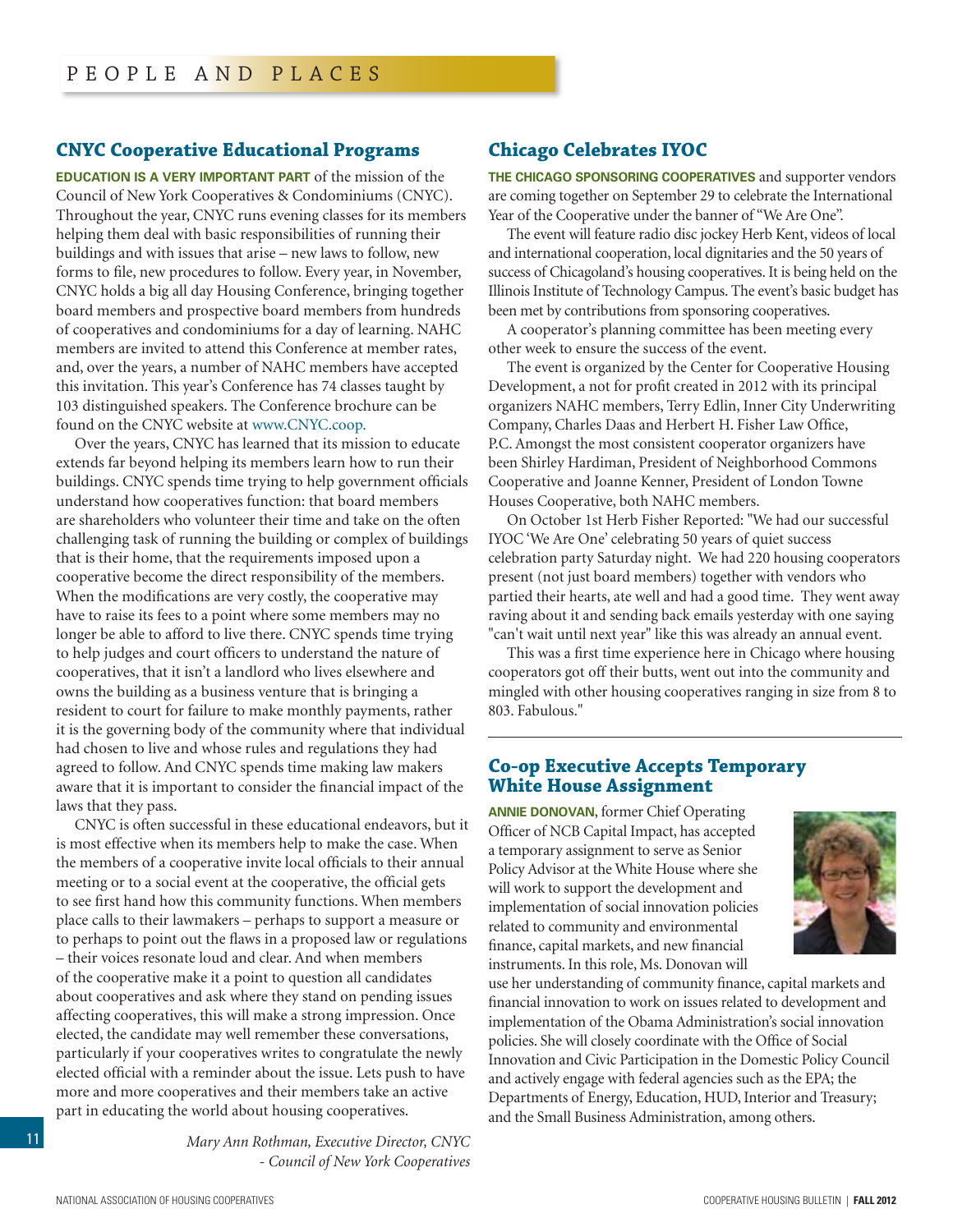## **Self Protection When Showing Units**

#### *By Nathan Gesner*

*Editor's note: In response to a recent news story about a woman being raped while showing a unit, we offer these tips by a professional manager.*

**A. Don't be a target!** Criminals prey on the weak. If you show a strong face at the beginning, they'll move on to someone else.

#### **B. Make a copy of the applicant's driver's**

**license.** Require the applicant to fill out a "showing request" card with basic information like vehicle type, and license plate. Then verify that information before departing. By making copies of their information or even holding the license in the office, you give them notice that it will be easy to track them down.

#### **C. Never show after dark.**

**D. Never show a unit in a remote area by yourself or allow one agent to show a unit to multiple people at once.** I have seen people call and ask to look at rental homes in remote areas and then they hang up as soon as the agent mentions bringing a spouse or a coworker along.

**E. Go with your gut.** Physical appearances, lack of hygiene, a smell of alcohol, "druggy" eyes, and trashed cars can all be indicators of what kind of resident a person might be. There are certain physical, visible signs that may be an indication of something else. If your gut says something's wrong, then take extra precautions.

#### **F. When you get to the showing, place an unnecessary call back to the office.** Make

small talk with someone or conduct a quick business call and mention where you are at and with whom. Let the prospective resident hear you say his/her name and the address so he/she knows other people are aware of his/her presence.

**G. Keep your cell phone in your hand.** Dial 911 and be prepared to press "send" the second something goes wrong.

**H. Keep your keys in your other hand.** They make a great weapon in a pinch.

#### **I. Don't walk in front of the prospective**

**RESIDENT.** Let the person enter the unit and stay a few steps back so you have time to react to any attack. Remain in the common area, preferably close to the exit, and allow the prospective renter to walk through the unit on their own; do not follow or lead them into each room.

Assume that any office is an isolated office. Put safety policies and procedures in place to protect staff. Provide training on these policies with all staff, and give a couple of scenarios to help them apply the information. **CHB** 

*Nathan Gesner is Owner/Manager of America West Realty & Management, LLC, a full service office in Cody, Wyoming, specializing in real estate management.*

# $\sum_{\text{www.netb.coop}}$

## Focused on Banking Solutions for Housing Communities

With over 30 years of experience, NCB is a leading lender to housing cooperatives and community associations nationwide and provides full service banking to associations and management companies.

NCB Association Banking Services Include:

- Lockbox Services
- **C**nline Payment Services
- Remote Deposit Capture
- **Dinime Banking**
- Reserve Programs
- Capital Improvement Loans
- Cooperative Underlying Mortgages
- Unit Leans

# Contact Us!

#### **CASH MANAGEMENT** Jared Tunnell TEL (703) 302-6176 TEL (800) 766-2622 EMAIL jtunnell@ndb.coop

LOANS Larry Mathe TEL (703) 302-1909 TEL (800) 766-2622 EMAIL Imathe@ncb.coco

 $\leq$  ncb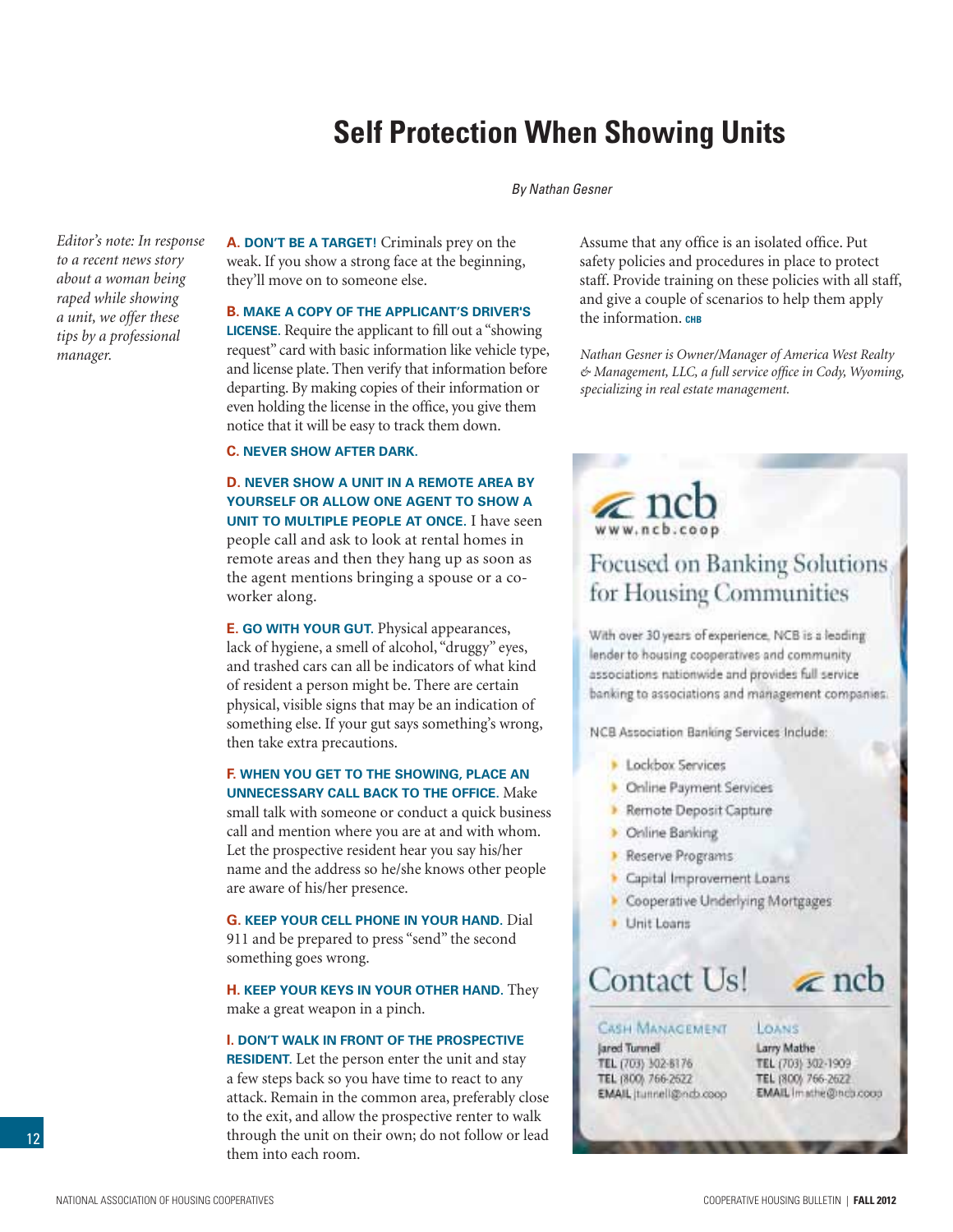*Compiled by Doug Kleine*

#### **Section 213—a boon for senior housing builders**

Of all the multifamily mortgage insurance programs run by HUD, only Section 213 permits age or family-based occupancy restrictions. Thus the Section 213 program is the only mortgage insurance program that can be used to meet the growing need for middle income senior housing. California developer Ross Cortese was the first to seize on the use of Section 213 for senior housing. In 1960, Leisure World at Seal Beach opened for sale as the first senior co-op with HUD/FHA mortgage insurance. Seal Beach today has more than 6000 units in garden and villa buildings with a rich package of amenities, conveniences and supportive services.

Following the success of Seal Beach, Cortese went on to develop Leisure World at Laguna Woods and Leisure World at Walnut Creek. Other Leisure World communities were developed in Arizona, Maryland and New Jersey. In all, Cortese built over 25,000 units of Section 213 cooperative housing for seniors. In 1999, in recognition of his early vision for active retirement communities that set the stage for over 50 years, *Builder Magazine* named Cortese as one of the 100 most influential people in 20th century housing, an honor he shared with co-op builders Robert Moses and Eli Broad, as well as Clarence Stein who planned Greenbelt, MD and other "garden" communities.

Section 213 continues to be used successfully today, especially in the upper Midwest where several builders are actively using the program to meet senior housing needs. In fact, a survey of the senior housing market found that senior housing values in Minnesota have gained 1% a year through the recession, while single family homes lost an average of \$70,000 in value.

#### **Habitat is 6th largest homebuilder**

According to *Builder Magazine,* Habitat for Humanity is now the 6th largest homebuilder in the US. Habitat closed on more than 6000 units in 2010, up 14% over 2009, when Habitat was ranked 8th largest.

#### **New York AG Orders Developers to Digitize Co-op Offering Plans**

The New York Attorney General's Office, the regulator of co-op developers, which had briefly required developers to give prospective purchasers the option of receiving the public offering plan in a searchable digital format, has changed its regulation to allow the developers to issue offering plans in a digital format.

"Moving toward the digitization of offering plans is part of Attorney General Eric Schneiderman's comprehensive effort to modernize our office's real estate functions, culminating in the establishment of an e-filing system in the near future," said a spokeswoman for the attorney general's office. "Because digital offering plans will be a baseline component of e-filing, we decided to give the option to offer paper offering plans until that system is up and running."

#### **Residents of two manufactured home communities buy their parks and form co-ops**

The residents' associations of 2 manufactured housing communities with a combined total of 466 homes in Carver, Massachusetts have purchased their communities, securing for themselves enduring control of the land their homes occupy. Cranberry Village Residents Association and the Pine Tree Village Residents Association closed in a 2 party transaction in June after working together for 5 months toward the purchase. Co-op fees, which include financing costs, will not exceed what residents were formerly paying in rent.

Cranberry Village, a 55+ community of 280 homes, and Pine Tree Village, a family community of 186 homes, were developed and operated by the same owner since the 1970's. In December, the

Continued on page 14 **>**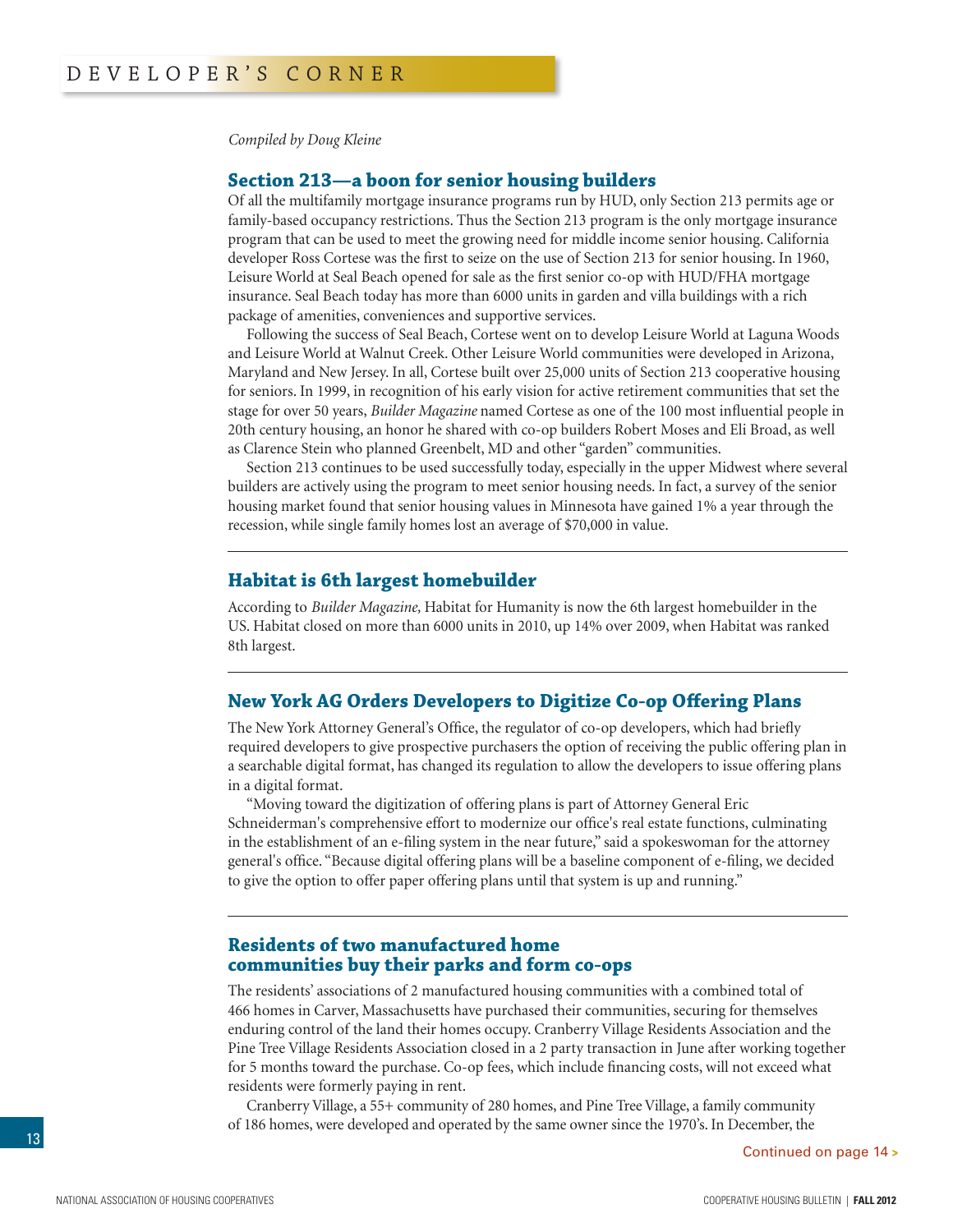aging owner signed an agreement to an investment trust. The communities' residents quickly banded together to purchase under a right of refusal law in Massachusetts. The Cooperative Development Institute (CDI) served as their technical assistant through the process of establishing right of first refusal, incorporation, negotiations, due diligence, financing and closing. CDI, a member of the ROC USA Network, will provide technical assistance for the life of their 30 year mortgage loans, which bear interest rates of 6.2% and 6% respectively. "Ten years from now, if they refinance, they will have generated some equity and will have some experience in park management" to show to a lender, said ROC USA President Paul Bradley. That should make them eligible for better loan terms.

With the total transaction exceeding \$23 million, this is the largest single transaction in homes and dollars closed within the ROC USA® network. ROC USA® is a non-profit organization with a national network of eight organizations such as CDI and a national financing source for coops. The ROC USA® process solves the two basic barriers to resident ownership – access to expert technical assistance and financing to help homeowners become buyers when their community is for sale. Financing for the project was provided by ROC USA® Capital, a 501c3 national community development financial institution that is certified by the Department of Treasury's CDFI Fund.

CDI's New England Resident Owned Communities initiative (NEROC) has assisted seven conversions in 20 months in a territory that covers all the New England states except New Hampshire. CDI, a 501c3 cooperative development center based in Shelburne Falls, MA, is funded in part through a USDA Rural Development grant.

#### **Tribal grant supports zero-net energy to be built into new mutual housing community serving farm workers**

Yocha Dehe Wintun Nation has given a grant to Sacramento/Yolo Mutual Housing Association to help with the design of Spring Lake, the first zero-net energy community in Woodland, CA, targeted to agricultural workers and other low-income families. When open, Spring Lake will have 101 two, three and four-bedroom apartments. About 60 percent of the apartments will be set aside for farm workers and their families.

"We are pleased to be a partner in this wonderful project that will help individual families in need and, at the same time, will contribute to our entire community," said Marshall McKay, Yocha Dehe Wintun Nation Tribal Chairman. "This project fits very well with the Yocha Dehe Community Fund mission, which includes providing support to programs that help people help themselves as well as efforts to promote responsible stewardship of our natural environment."

Being zero-net energy means the community will produce as much energy as it uses with a variety of energy systems for the residential and common areas, including staff offices and laundry rooms as well as community rooms for financial education, leadership training and other workshops. In a survey done by Mutual Housing, nearly two-thirds of agricultural workers said that low utility bills were more important than having a washer and dryer, a large kitchen or an outdoor play area.

Funding for the multifamily development is from the City of Woodland, the U.S. Department of Agriculture Rural Development Housing Service; the State of California Department of Housing and Community Development Joe Serna, Jr., Farmworker Housing Grant Program; and the



California State Treasurer's Low-Income Housing Tax Credit Program as well as NeighborWorks America. NeighborWorks Capital and Wells Fargo Bank are lenders for the project, which will total \$17 million.

**Spring Lake Rendering** Continued on page 15 **>**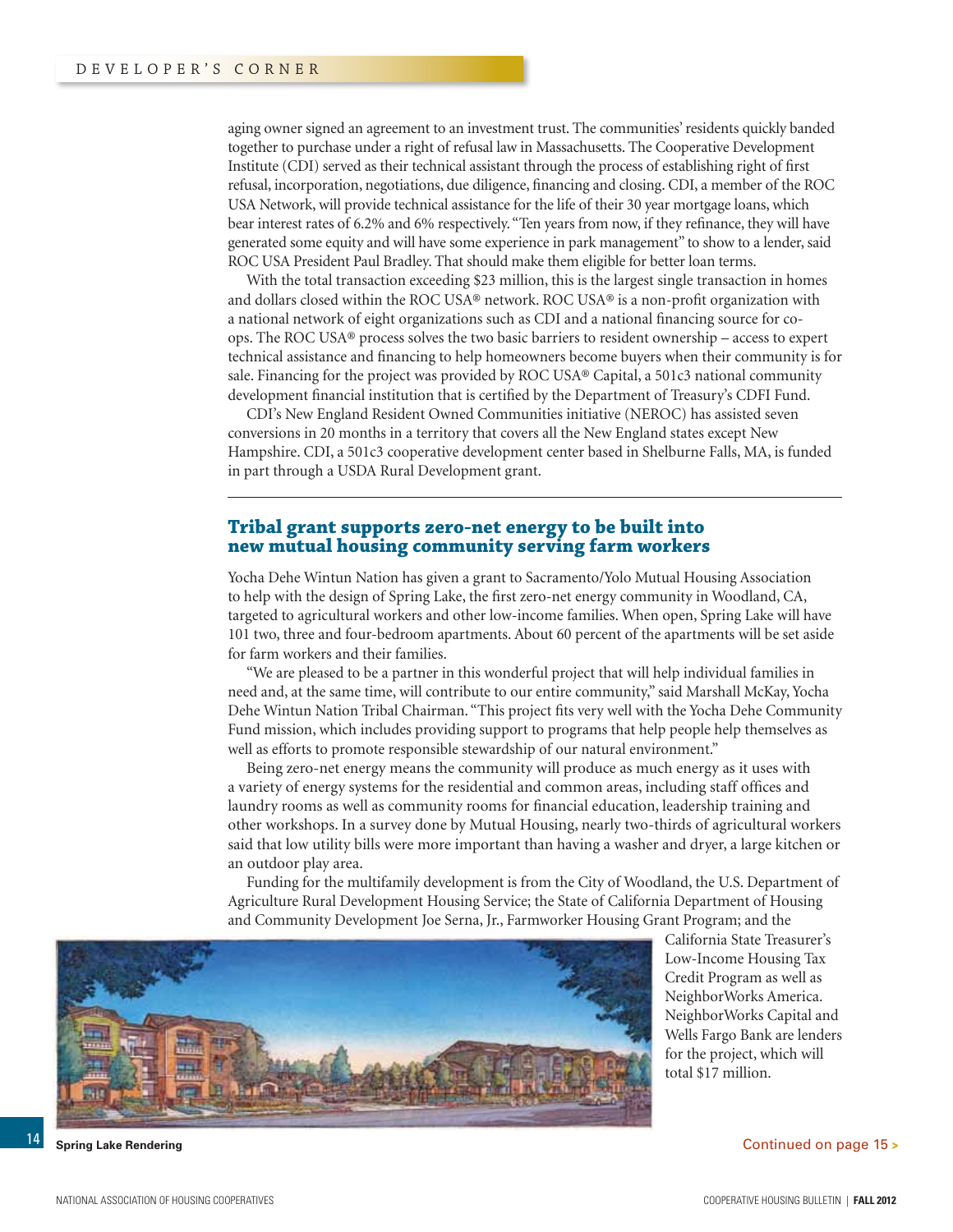#### **Champlain Housing Trust (CHT)**

Champlain Housing Trust (CHT) received a subgrant from Cornerstone Partnership through the Cornerstone Homeownership Innovation Program (CHIP). The grant for funding is made possible through an award to NCB Capital Impact to support CHIP by the federal Social Innovation Fund, a program of the Corporation for National and Community Service. Champlain Housing Trust is one of the oldest and largest community land trusts (CLT) in the country, with over 500 limited equity homes its portfolio. CHT anticipates adding another 42 new shared equity units over the next 5 years and managing the resale of 15 to 30 homes per year. CHIP funding will be used to expand CHT's capacity for post-purchase stewardship, explore options for expanded partnerships and new funding to add homes to its portfolio, and develop a suite of best practices and tools that will help standardize and streamline the operations of six smaller CLTs in the state of Vermont. **chb**

## **Cooperative Healthy Savings Program Valuable Pharmacy Discounts Now Available**

## Your Cooperative Healthy Savings Card is Here!

The National Association of Housing Cooperatives is pleased to announce a new Cooperative Healthy Savings (CHS) Program for families living in NAHC member cooperatives. The Cooperative Healthy Savings Program provides pharmacy discounts that make getting prescriptions simple and more affordable. This valuable discount benefit is free to you through your membership in the National Association of Housing Cooperatives. Every household in an NAHC member cooperative is eligible for a pharmacy membership card. This value benefit is absolutely free!



#### **WWW.NAHC.COOP**

#### **Pharmacy Card Benefits**

#### **Your CHS Card Will:**

- Save you 10% to 85% on prescriptions at participating pharmacies
- . Be accepted at more than 60,000 national and regional pharmacy chain stores including CVS, Walgreens, Wal-Mart, Target, and many more
- Give you a mail order option for your long-term medications

Here's What You Do For Prescription Discounts:

- . Search online to find the discounted price of your prescription (www.rxpricequotes.com) and participating locations (www.locateproviders.com)
- Present your card with your prescription at a participating pharmacy to receive a discount

#### How Do I Receive My CHS Membership Card?

. Pay your NAHC dues and indicate on your dues invoice the number of membership cards needed for your cooperative. Contact your Co-op's office to procure your card!

Pharmacy discount cards are not insurance, and are not intended as a substitute for insurance. This discount is only available at participating pharmacies.

Additional terms and conditions: The Cooperative Healthy Savings card has no cash value and is not redeemable for cash. The Card is nontransferable and may be used only by the co-op member to whom it is issued. You must present your Card to receive discounts at participating businesses. Any unauthorized reproduction or misrepresentation of the Card is strictly prohibited. Neither NAHC nor any member cooperative has any responsibility and shall not be liable for any problems with any products or services provided by participating businesses or for any inoccuracy in those businesses' advertising or marketing. The Card is the property of the National Association of Housing Cooperatives, and your right to use the Card may be terminated at any time by NAHC or your co-op without notice. Discounts or offers under this pregram, and some products or services may not be included. Please check with the participating business before making your purchase. Other terms and conditions of the Cooperative Healthy Savings program are subject to change and may be posted at any time on NAHC's web site at www.nahc.coop without notice. Your use of the Card means that you accept those terms and conditions.